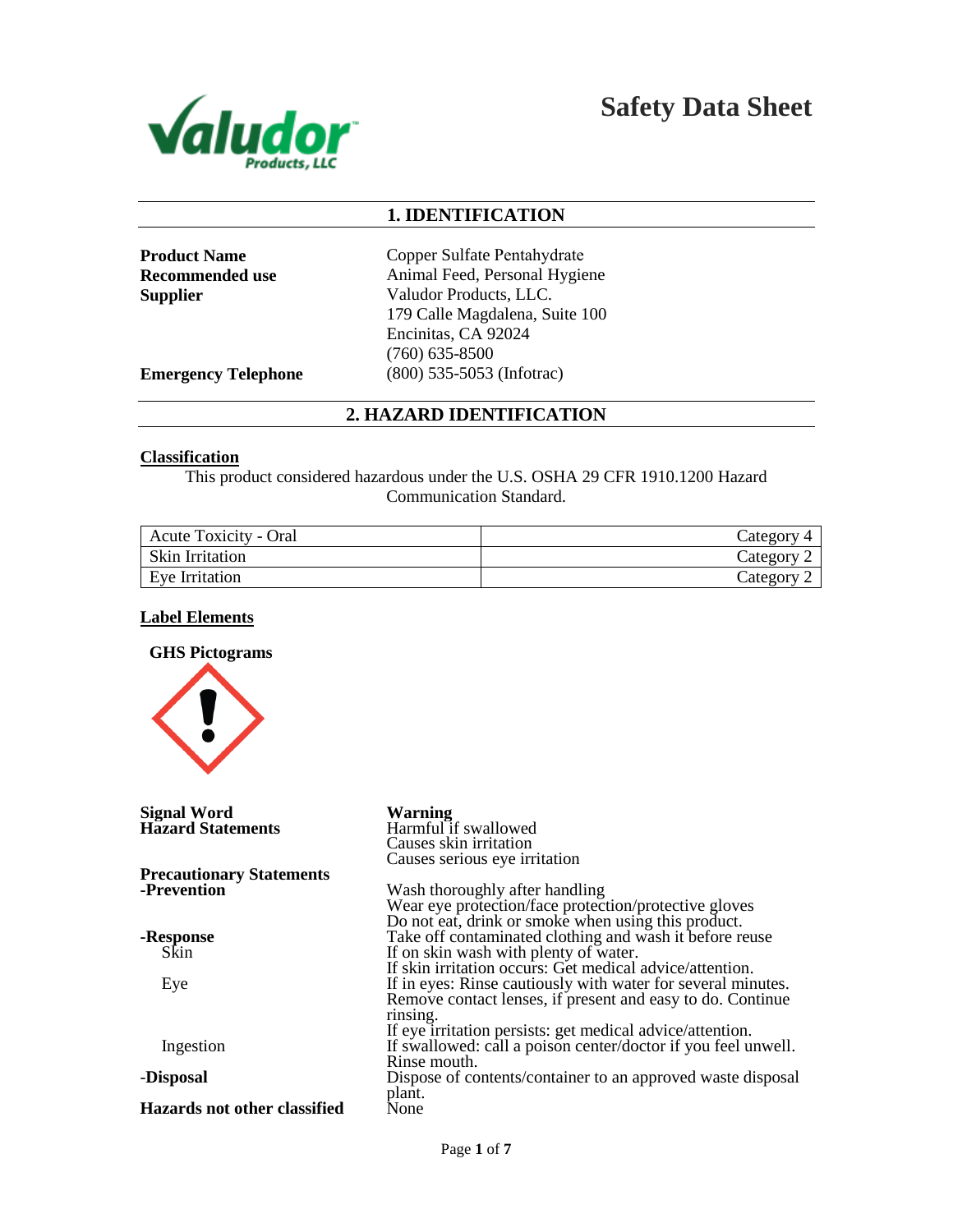## **3. COMPOSITION / INFORMATION ON INGREDIENTS**

#### **Substance**

| <b>Chemical name</b>                               | <b>CAS-No</b>                                                                                                                                                                                                                                                                                                                                                                                                                                      | Weight-%                                                                                                                                                                             |
|----------------------------------------------------|----------------------------------------------------------------------------------------------------------------------------------------------------------------------------------------------------------------------------------------------------------------------------------------------------------------------------------------------------------------------------------------------------------------------------------------------------|--------------------------------------------------------------------------------------------------------------------------------------------------------------------------------------|
| Copper Sulfate pentahydrate                        | 7758-99-8                                                                                                                                                                                                                                                                                                                                                                                                                                          | >99                                                                                                                                                                                  |
|                                                    | <b>4. FIRST-AID MEASURES</b>                                                                                                                                                                                                                                                                                                                                                                                                                       |                                                                                                                                                                                      |
| <b>First Aid Measures</b>                          |                                                                                                                                                                                                                                                                                                                                                                                                                                                    |                                                                                                                                                                                      |
| <b>Eye Contact</b>                                 | physician if irritation persists.                                                                                                                                                                                                                                                                                                                                                                                                                  | Immediately rinse with plenty of water. Remove contact<br>lenses, if present and easy to do so. Keep eye wide open<br>while rinsing. Continue rinsing for 15 minutes. Call a doctor/ |
| <b>Skin Contact</b>                                | Wash off immediately with plenty of water. Remove all<br>contaminated clothes/ shoes and was before reuse. If skin<br>irritation persists, call a doctor/physician.<br>Remove to fresh air. If not breathing, give artificial<br>respiration. Get medical attention.<br>Do not induce vomiting without medical advice. Rinse<br>mouth with water. Never give anything by mouth to an<br>unconscious person. If symptoms persist, call a physician. |                                                                                                                                                                                      |
| <b>Inhalation</b>                                  |                                                                                                                                                                                                                                                                                                                                                                                                                                                    |                                                                                                                                                                                      |
| <b>Ingestion</b>                                   |                                                                                                                                                                                                                                                                                                                                                                                                                                                    |                                                                                                                                                                                      |
| Most important symptoms/effects, acute and delayed |                                                                                                                                                                                                                                                                                                                                                                                                                                                    |                                                                                                                                                                                      |
| <b>Symptoms</b>                                    | Causes skin irritation. Causes serious eye irritation.                                                                                                                                                                                                                                                                                                                                                                                             |                                                                                                                                                                                      |
|                                                    | <b>5. FIRE-FIGHTING MEASURES</b>                                                                                                                                                                                                                                                                                                                                                                                                                   |                                                                                                                                                                                      |

| <b>Suitable Extinguishing Media</b> | Water spray or fog, foam, carbon dioxide (CO2), Dry |
|-------------------------------------|-----------------------------------------------------|
|                                     | chemical powder.                                    |

Unsuitable Extinguishing Media No information available

#### **Specific Hazards arising from the chemical**

Hazardous combustion products Thermal decomposition can lead to the release of irritation or toxic gases and vapors; including and not limited to: Metal oxides.

**Protective equipment and precautions for fire-fighters** As in any fire, wear self-contained breathing apparatus pressure-demand, MSHA/NIOSH (approved or equivalent) and full protective gear.

## **6. ACCIDENTAL RELEASE MEASURES**

#### **Personal precautions, protective equipment, and emergency procedures**

**Personal precautions** Avoid contact with eyes, skin and clothing. Avoid breathing vapors or mists. Use personal protection recommended in Section 8. Ensure adequate ventilation.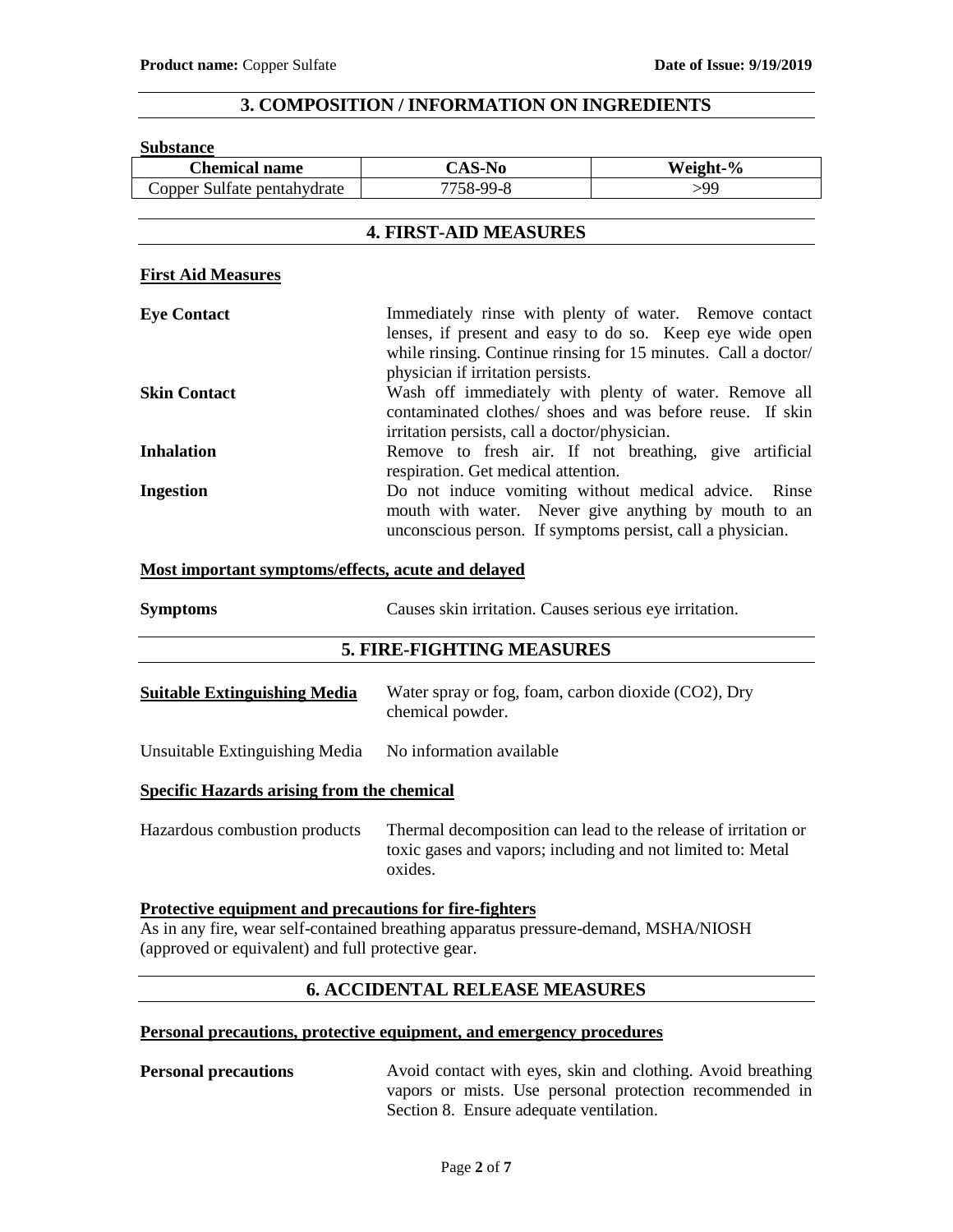#### **Methods and materials for containment and cleanup**

| <b>Methods for clean-up</b>      | Sweep or vacuum up and place in an appropriate closed |  |
|----------------------------------|-------------------------------------------------------|--|
|                                  | container. Keep unauthorized personnel away. Avoid    |  |
|                                  | generating dust. Prevent runoff into drains.          |  |
| <b>Environmental Precautions</b> | Prevent entry into waterways or sewers                |  |

### **7. HANDLING AND STORAGE**

#### **Precautions for safe handling**

Ensure adequate ventilation. Avoid contact with eye, skin and clothing. Do not breathe dust. Use personal protection recommended in section 8. Wash thoroughly after handling. Wash contaminated clothing before reuse. Do not eat, drink or smoke when using this product. Wash before breaks and at the end of the workday. Clean equipment and work area regularly.

### **Conditions for safe storage, including any incompatibilities**

Store in a cool, well-ventilated place. Keep containers tightly closed and labeled when not in use. Keep away from incompatible materials (see section 10).

## **8. EXPOSURE CONTROLS / PERSONAL PROTECTION**

#### **Exposure Guidelines**

| $-$<br>noneni<br>n.              | $\sim$ $\sim$ $\sim$  |                          | .<br>. .            |
|----------------------------------|-----------------------|--------------------------|---------------------|
| $\sim$<br>ulfate<br>$\cup$ opper | `\\/<br>'m<br>л<br>ю. | $\overline{\phantom{0}}$ | mg/m3<br>. .<br>ww. |

#### **Appropriate engineering controls**

Ensure adequate ventilation, especially in confined areas. Consider the potential hazards of this material, applicable exposure limits, job activities and other substances in the workplace when designing controls and selecting personal protective equipment.

#### **Personal Protective Equipment**

| <b>Eye/face protection</b>    | Tightly fitted safety goggles.                                                                                                    |
|-------------------------------|-----------------------------------------------------------------------------------------------------------------------------------|
| <b>Skin protection</b>        | Wear long sleeve protective clothing. Choose the appropriate<br>protective clothing and gloves based on the tasks being           |
|                               | performed to avoid exposure to skin. Wear protective gloves.                                                                      |
| <b>Respiratory protection</b> | Not required under normal circumstances. If exposure limits                                                                       |
|                               | are exceeded or if irritation or other symptoms are<br>experienced use a NIOSH/MSHA approved respirator                           |
| <b>Hygiene Measures</b>       | Handle in accordance with good industrial hygiene and safety<br>practices. Do not eat, drink or smoke when using this<br>product. |

## **9. PHYSICAL and CHEMICAL PROPERTIES**

| <b>Appearance</b>     | Blue  |
|-----------------------|-------|
| <b>Physical state</b> | Solid |
| Odor                  | No in |
| <b>Odor threshold</b> | No in |
| pН                    | No in |

**Blue particles** No information available No information available No information available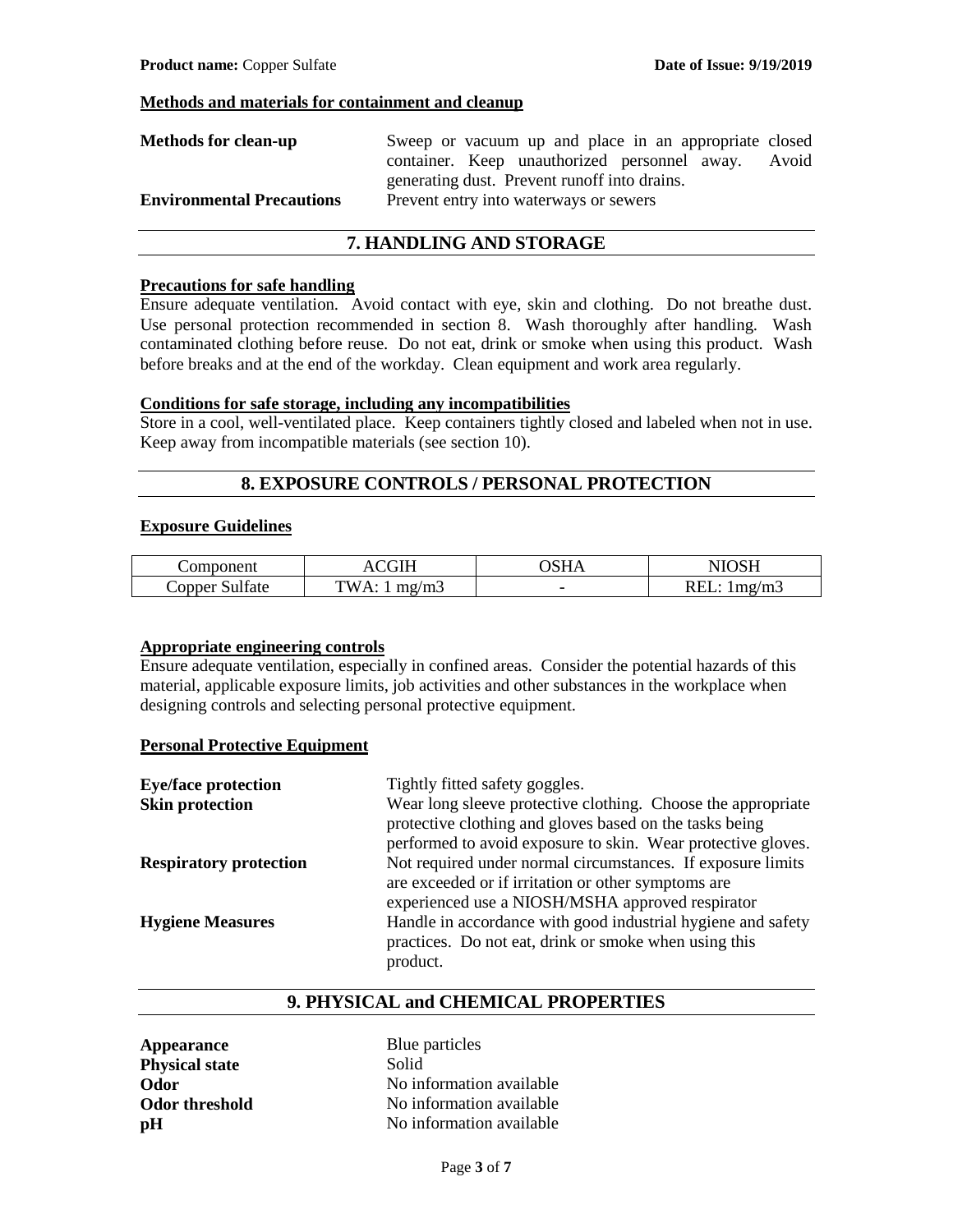| Melting point / freezing point<br><b>Boiling point / Boiling range</b><br><b>Flash point</b><br><b>Evaporation rate</b><br><b>Flammability</b> | No information available<br>Not applicable<br>No information available<br>Not applicable<br>No information available |
|------------------------------------------------------------------------------------------------------------------------------------------------|----------------------------------------------------------------------------------------------------------------------|
| <b>Flammability or explosive</b>                                                                                                               |                                                                                                                      |
| limits                                                                                                                                         |                                                                                                                      |
| <b>Upper</b>                                                                                                                                   | No information available                                                                                             |
| Lower                                                                                                                                          | No information available                                                                                             |
| Vapor pressure                                                                                                                                 | No information available                                                                                             |
| <b>Vapor density</b>                                                                                                                           | No information available                                                                                             |
| <b>Specific Gravity</b>                                                                                                                        | No information available                                                                                             |
| Solubility in water                                                                                                                            | Soluble in water                                                                                                     |
| <b>Partition coefficient</b>                                                                                                                   | No information available                                                                                             |
| <b>Auto-ignition temperature</b>                                                                                                               | No information available                                                                                             |
| <b>Decomposition temperature</b>                                                                                                               | No information available                                                                                             |
| <b>Viscosity</b>                                                                                                                               | No information available                                                                                             |

## **10. STABILITY AND REACTIVITY**

| <b>Reactivity</b>                                                    | None known under normal conditions.                                                                         |
|----------------------------------------------------------------------|-------------------------------------------------------------------------------------------------------------|
| <b>Chemical stability</b>                                            | Stable under ordinary conditions of use and storage.                                                        |
| <b>Possibility of hazardous</b><br>reactions                         | Hazardous polymerization will not occur.                                                                    |
| <b>Conditions to avoid</b>                                           | Moisture                                                                                                    |
| Incompatible materials<br><b>Hazardous decomposition</b><br>products | No information available<br>Hazardous combustion can lead to the release of irritating<br>gases and vapors. |

## **11. TOXICOLOGICAL INFORMATION**

## **Information on likely routes of exposure**

| <b>Skin contact</b> | Causes skin irritation                    |
|---------------------|-------------------------------------------|
| Eye contact         | Causes eye irritation                     |
| <b>Inhalation</b>   | May cause irritation of respiratory tract |
| Ingestion           | Harmful if swallowed                      |

**Symptoms related to the physical chemical and toxicological characteristics** No information available

#### **Delayed and immediate effects and also chronic effects form short and long-term exposure**

| <b>Skin damage/irritation</b> | Causes skin irritation        |
|-------------------------------|-------------------------------|
| Eye damage/irritation         | Causes serious eye irritation |
| <b>Sensitization</b>          | Not classified                |
| <b>Mutagenic effects</b>      | Not classified                |
| Carcinogenicity               | Not classified                |
| <b>Reproductive toxicity</b>  | Not classified                |
| <b>STOT</b> – single exposure | Not classified                |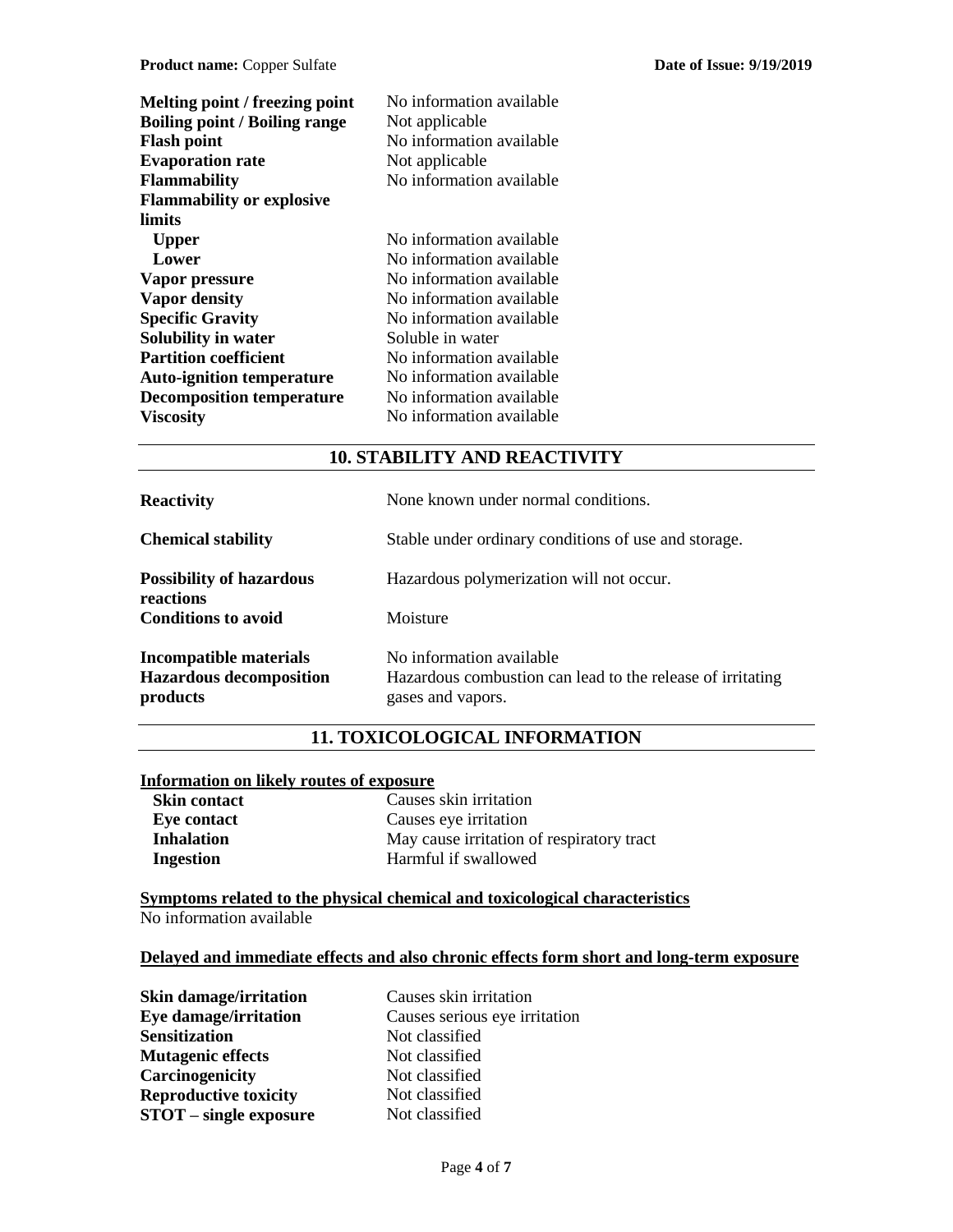| <b>STOT</b> – repeated exposure | Not classified |
|---------------------------------|----------------|
| <b>Aspiration hazard</b>        | Not classified |

#### **Acute Toxicity**

#### **Component information**

| Component      | <b>Cas-No</b> | LD50 Oral           | <b>LD50 Dermal</b> | <b>LC50</b> Inhalation |
|----------------|---------------|---------------------|--------------------|------------------------|
| Copper Sulfate | 7758-99-8     | $481 \text{ mg/kg}$ | $>$ 2,000 mg/kg    | -                      |
| pentahydrate   |               |                     |                    |                        |

## **12. ECOLOGICAL INFORMATION**

**Ecotoxicity** Very toxic to aquatic life with long lasting effects. Should not be released to environment.

| <b>Component</b> | <b>Freshwater Fish</b> | Algae | Water Flea             |
|------------------|------------------------|-------|------------------------|
| Copper Sulfate   |                        | -     | EC50: $0.024$ mg/l/48h |
| pentahydrate     |                        |       | (Daphnia magna)        |
| 7758-99-8        |                        |       |                        |

| <b>Persistence and degradability</b> | No information available |
|--------------------------------------|--------------------------|
| <b>Bioaccumulative potential</b>     | No information available |
| <b>Mobility in soil</b>              | No information available |
| Other adverse effects                | No information available |

## **13. DISPOSAL CONSIDERATIONS**

Waste Disposal Methods Processing, use, or contamination of this product may occur during product use. Accordingly, it is the responsibility of the user to determine the proper disposal methodologies. Consult the appropriate state, regional or local regulations to ensure complete and accurate classification. Dispose of contaminated packaging in accordance with local regulations.

#### **14. TRANSPORT INFORMATION**

| DOT<br>UN-No                | Regulated<br>3077                                                                     |
|-----------------------------|---------------------------------------------------------------------------------------|
| <b>Proper Shipping Name</b> | Environmentally hazardous substances, solid, n.o.s. (Copper<br>sulphate pentahydrate) |
| <b>Hazard Class</b>         | 9                                                                                     |
| <b>Packing Group</b>        | Ш                                                                                     |
| <b>IATA</b>                 | Regulated                                                                             |
| $UN-No$                     | 3077                                                                                  |
| <b>Proper Shipping Name</b> | Environmentally hazardous substances, solid, n.o.s. (Copper<br>sulphate pentahydrate) |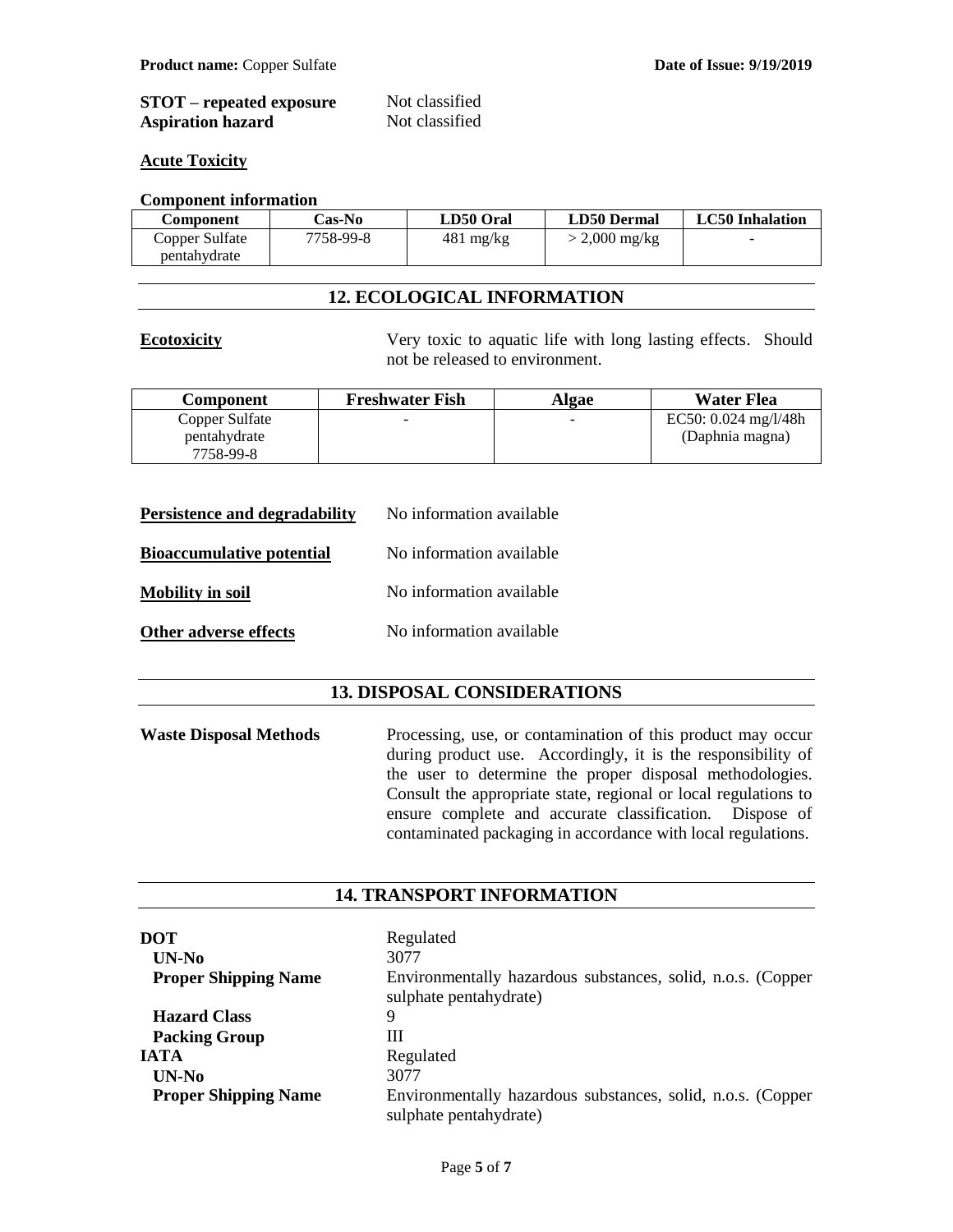| <b>Hazard Class</b>         | 9                                                                                     |
|-----------------------------|---------------------------------------------------------------------------------------|
| <b>Packing Group</b>        | Ш                                                                                     |
| <b>IMDG</b>                 | Regulated                                                                             |
| $UN-N0$                     | 3077                                                                                  |
| <b>Proper Shipping Name</b> | Environmentally hazardous substances, solid, n.o.s. (Copper<br>sulphate pentahydrate) |
| <b>Hazard Class</b>         | Q                                                                                     |
| <b>Packing Group</b>        | Ш                                                                                     |

## **15. REGULATORY INFORMATION**

#### **International Inventories**

| <b>TSCA</b> | $\cdot$ $\cdot$<br>-<br>$\sim$ section<br>dies<br>$\sim$ ullu $\sim$ |
|-------------|----------------------------------------------------------------------|
| <b>DSL</b>  | $\ddotsc$<br>Complies                                                |

#### **US Federal Regulations**

# **TSCA section 12(b) Export Notification**

Not regulated

#### **SARA 313**

Section 313 of Title III of the Superfund Amendments and Reauthorization Act of 1986 (SARA). This product contains the following compounds which are subject to the reporting requirements of the Act and 40 CFR, Part 372: Copper Sulfate Pentahydrate.

#### **SARA 311/312 Hazard Categorization**

| Acute health hazard   | Yes      |
|-----------------------|----------|
| Chronic Health Hazard | $\rm No$ |
| Fire hazard           | Nο       |
| Pressure              | $\rm No$ |
| Reactivity            | $\rm No$ |

#### **CERCLA/SARA 302 & 304**

Section 302 & 304 of Title III of the Superfund Amendments and Reauthorization Act of 1986 (SARA). Not applicable

#### **CWA (Clean Water Act)**

This product contains the following substances which are regulated pollutants pursuant to the Clean Water Act (40 CFR 122.21 and 40 CFR 122.42): Copper Sulfate

#### **US State Regulations**

#### **California Proposition 65**

This product does not contain any proposition 65 chemicals

#### **16. OTHER INFORMATION**

**NFPA Ratings** Health: 2 Flammability: 0 Reactivity: 0